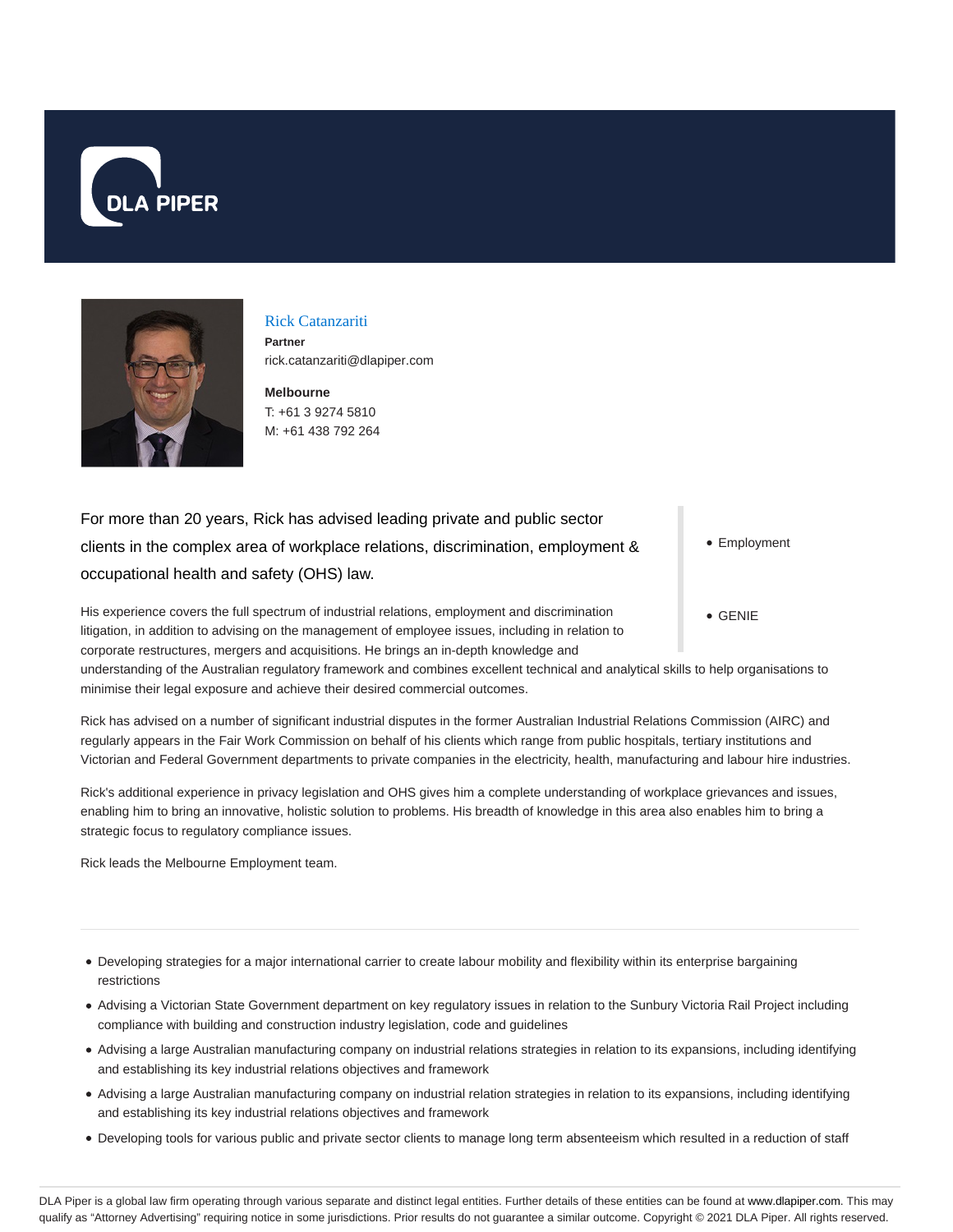on modified duties and staffing costs generally

- Acting for clients in construction related projects in managing unlawful picketing disputes
- Providing industrial relations litigation advice and assistance on a major offshore gas project

## **CREDENTIALS**

# Professional Qualifications

Solicitor of the Supreme Court of Victoria, 1993

## **Recognitions**

- Rick has been recognised as one of Australia's leading Employment lawyers by Australian Financial Review's 'Best Lawyers' since 2014 and is a recommended lawyer by Legal 500 Australia for Labour and Employment.
- Rick is also named as a 2020 Acritas Star, nominated by clients around the world as a highly recommended lawyer.

## **Memberships**

- Industrial Relations Society of Victoria
- Australian Human Resources Institute
- Law Institute of Victoria

### INSIGHTS

Rick regularly writes for publications on workplace issues including updates on recent cases, new developments in the law and trends in the law. He has produced papers for his clients on the application of natural justice to employment law and management of long term employee absenteeism and ill health.

Most recently, Rick authored a report on sexual harassment following the major sexual harassment case involving David Jones in Australia. The report received coverage in a number of publications including the Australian Financial Review, The Australian online and numerous trade publications.

Rick regularly holds seminars to brief clients on a range of employment and workplace issues including managing employee absenteeism, restructuring, performance management and responding to industrial action.

# **Publications**

**Independent contractor or employee? The High Court of Australia in two landmark decisions says the answer is in the writing**

#### 10 February 2022

The High Court of Australia, in two landmark decisions, rejected the previous authorities for determining the contractor and employee dichotomy, and provided clarity on what constitutes an independent contractor at common law. Employers need to very clearly draft independent contractor agreements.

**New workplace sexual harassment laws passed – (some) Respect@Work recommendations become law**

### 8 September 2021

After months of anticipation, the Australian Federal Government's Sex Discrimination and Fair Work (Respect at Work) Amendment Act 2021 has now passed both houses of Parliament. The amendment contains important reforms to address workplace sexual harassment.

DLA Piper is a global law firm operating through various separate and distinct legal entities. Further details of these entities can be found at www.dlapiper.com. This may qualify as "Attorney Advertising" requiring notice in some jurisdictions. Prior results do not guarantee a similar outcome. Copyright @ 2021 DLA Piper. All rights reserved.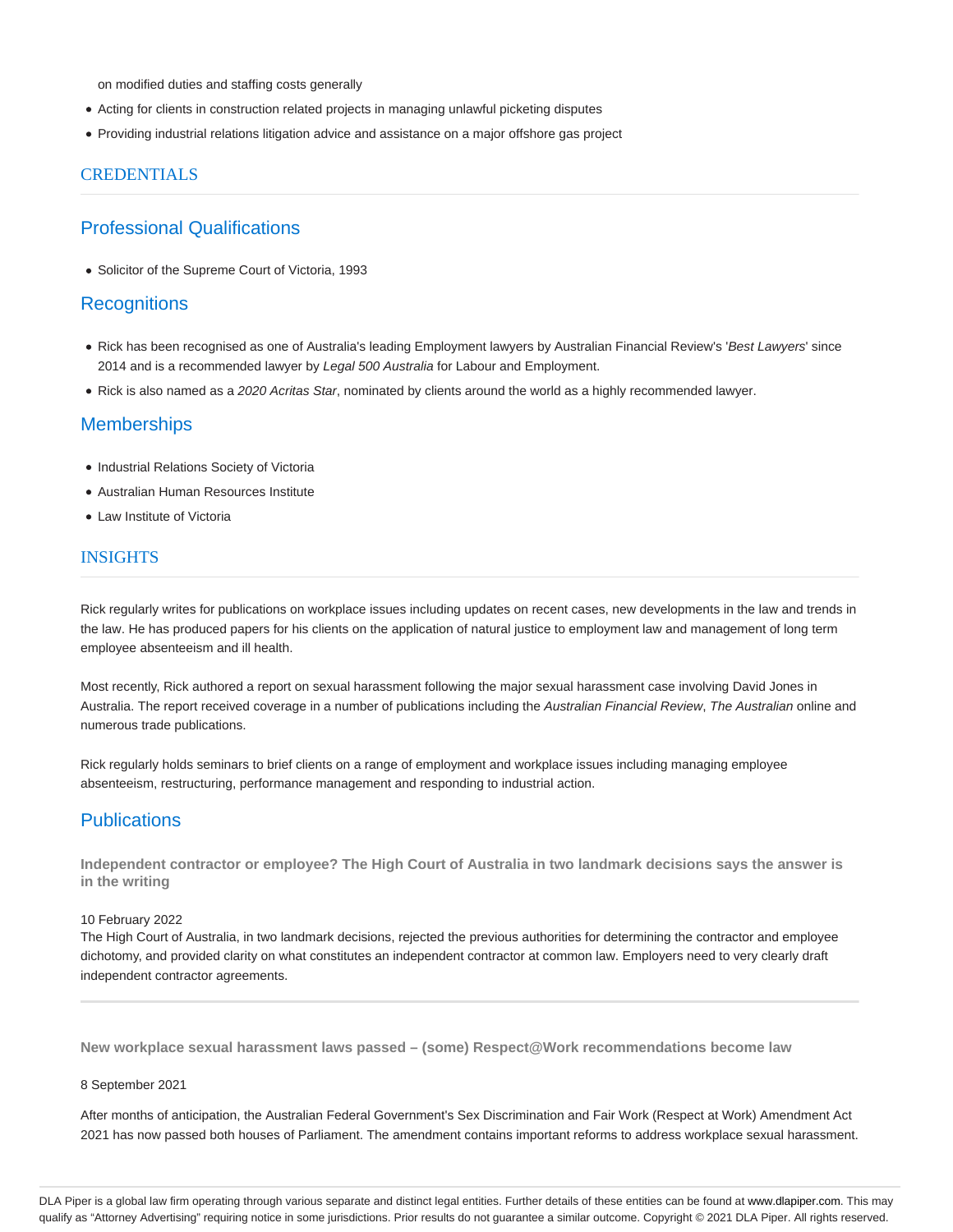**If it's in writing, you're a casual: WorkPac Pty Ltd v Rossato provides clarity**

4 August 2021

In recent years, the question of what constitutes casual employment has been relatively uncertain, sparking increased litigation. In particular, recent Federal Court decisions of WorkPac Pty Ltd v Skene [2018] FCAFC 131 and WorkPac Pty Ltd v Rossato [2020] FCAFC 84 which adopted a holistic approach to determine the true nature of an employment relationship, rather than simply relying upon written contract terms.

**Australia: Fair Work Commission increases national minimum wage**

#### 16 June 2021

On 16 June 2021, the Fair Work Commission (FWC) published the Annual Wage Review Decision for 2020-21, announcing a rise of 2.5%.

**Supplementary – Australia – Whistleblowing Laws in Europe: An international guide**

This article will focus primarily on whistleblowing protections in the private sector, but it also provides an overview on the systems in place in the public sector below.

**More money? – super! Compulsory Superannuation increases in Australia**

#### 8 June 2021

It's official. The 2021 Federal Budget has confirmed that the superannuation guarantee will increase from 9.5% to 10% on 1 July 2021 and then increase incrementally by 0.5% each year thereafter until it reaches 12% by 1 July 2025.

**Reinforcing Respect at Work: Impending legislative reforms to address and prevent workplace sexual harassment**

### 23 April 2021

Following months of intense public attention and debate regarding workplace sexual assault and sexual harassment, including within the highest echelons of the Australian government and legal system, the Australian Government has now released its long-awaited response to the landmark Respect@Work report delivered by the Australian Human Rights Commission to the Government in March 2020.

**We can keep things casual: New casual employee laws enacted in Australia**

1 April 2021

The Australian government's long awaited clarifying amendments to the Fair Work Act 2009 (Cth) have now been passed in their reduced form.

As flagged, the new statutory provisions make a number of changes to the engagement of casual employees: statutory definition of 'casual employee'; casual conversion entitlement; casual Employment Information Statement (CEIS); ability to offset casual loadings.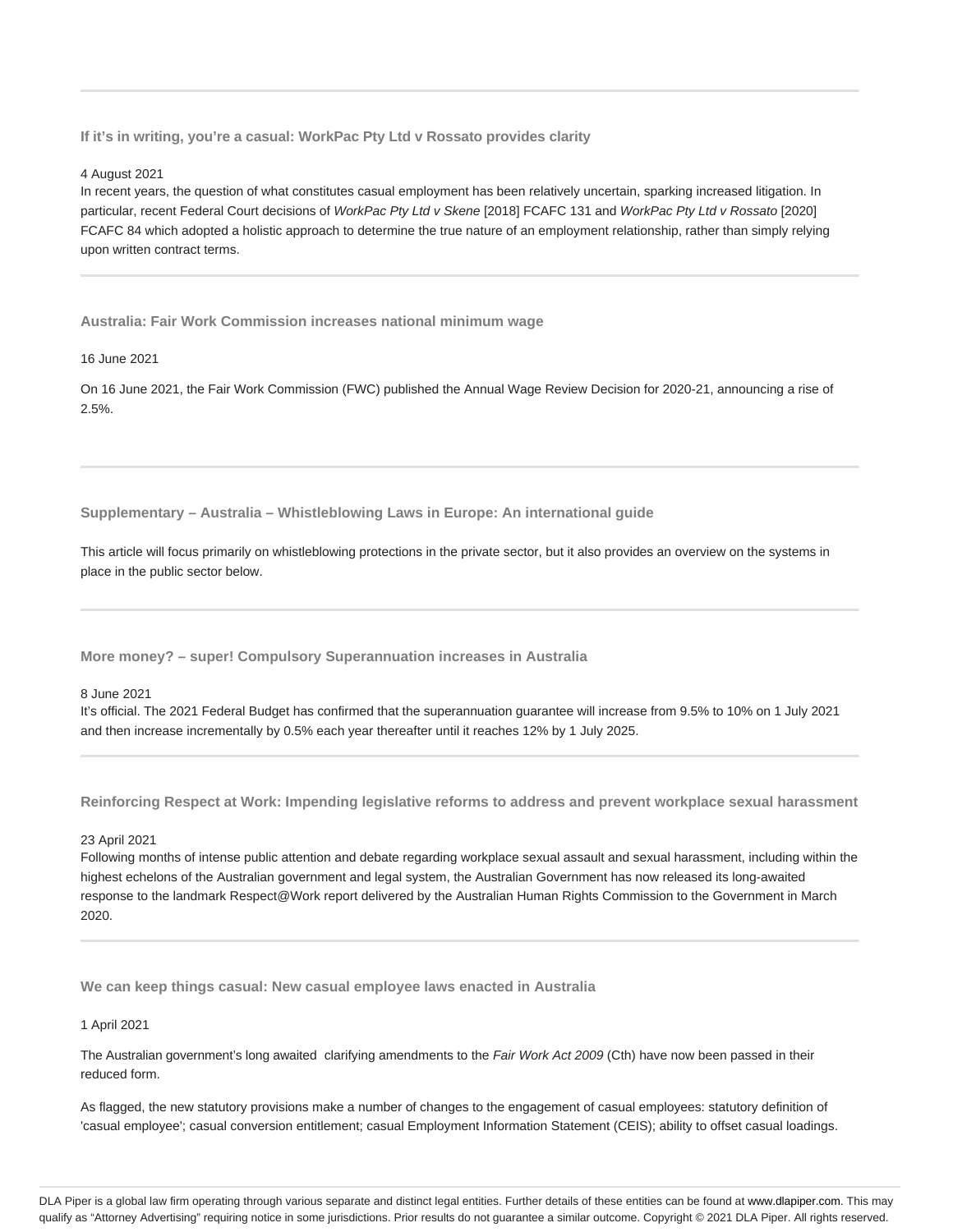### **Casual changes to Australian Government's IR Omnibus Bill**

#### 19 March 2021

Following contentious public scrutiny and prolonged debate, the Australian Senate yesterday passed a pared-back version of the ambitious Fair Work Amendment (Supporting Australia's Jobs and Economic Recovery) Bill 2020 which proposed a raft of changes to be introduced to the Fair Work Act 2009 (Cth).

**The road to recovery industrial relations bill**

#### 11 December 2020

The Australian Government's highly anticipated industrial relations reform legislation, the Fair Work Amendment (Supporting Australia's Jobs and Economic Recovery) Bill 2020 has been introduced in Parliament, following a lengthy roundtable process which involved input from employer organisations and unions. The Bill, which aims to improve the operation and usability of Australia's industrial relations system. In this update we discuss the significant changes being made if passed in its current form.

**Redundancy Series: Varying redundancy pay – making an application to the FWC**

30 September 2020 Australia Redundancy Series

The Fair Work Act 2009 (Cth) provides a mechanism by which an employer can make an application to the Fair Work Commission to vary the amount of redundancy pay that must be paid to the employee. Employers can seek that the amount be reduced to a lower amount or reduced to zero.

In the sixth part of this redundancy series, we look at where an employer can make an application to vary redundancy pay on the basis that the employer cannot pay the amount.

### **Redundancy Series: Varying redundancy pay – what you need to know**

### 8 September 2020 Australia Redundancy Series

In most instances, if an employee's employment is terminated due to redundancy, that employee will be entitled to redundancy pay of 4-16 weeks' base rate of pay, depending on their period of service .

In the fifth part of this redundancy series, we set out the key principles of varying redundancy pay.

**Working from home in Australia**

#### 8 September 2020

The Australian Fair Work Commission has released a Draft Award Flexibility Schedule in self-described effort to promote discussion about ways in which flexibility can be introduced into modern awards to assist businesses and industries impacted by COVID-19.

DLA Piper is a global law firm operating through various separate and distinct legal entities. Further details of these entities can be found at www.dlapiper.com. This may qualify as "Attorney Advertising" requiring notice in some jurisdictions. Prior results do not guarantee a similar outcome. Copyright @ 2021 DLA Piper. All rights reserved.